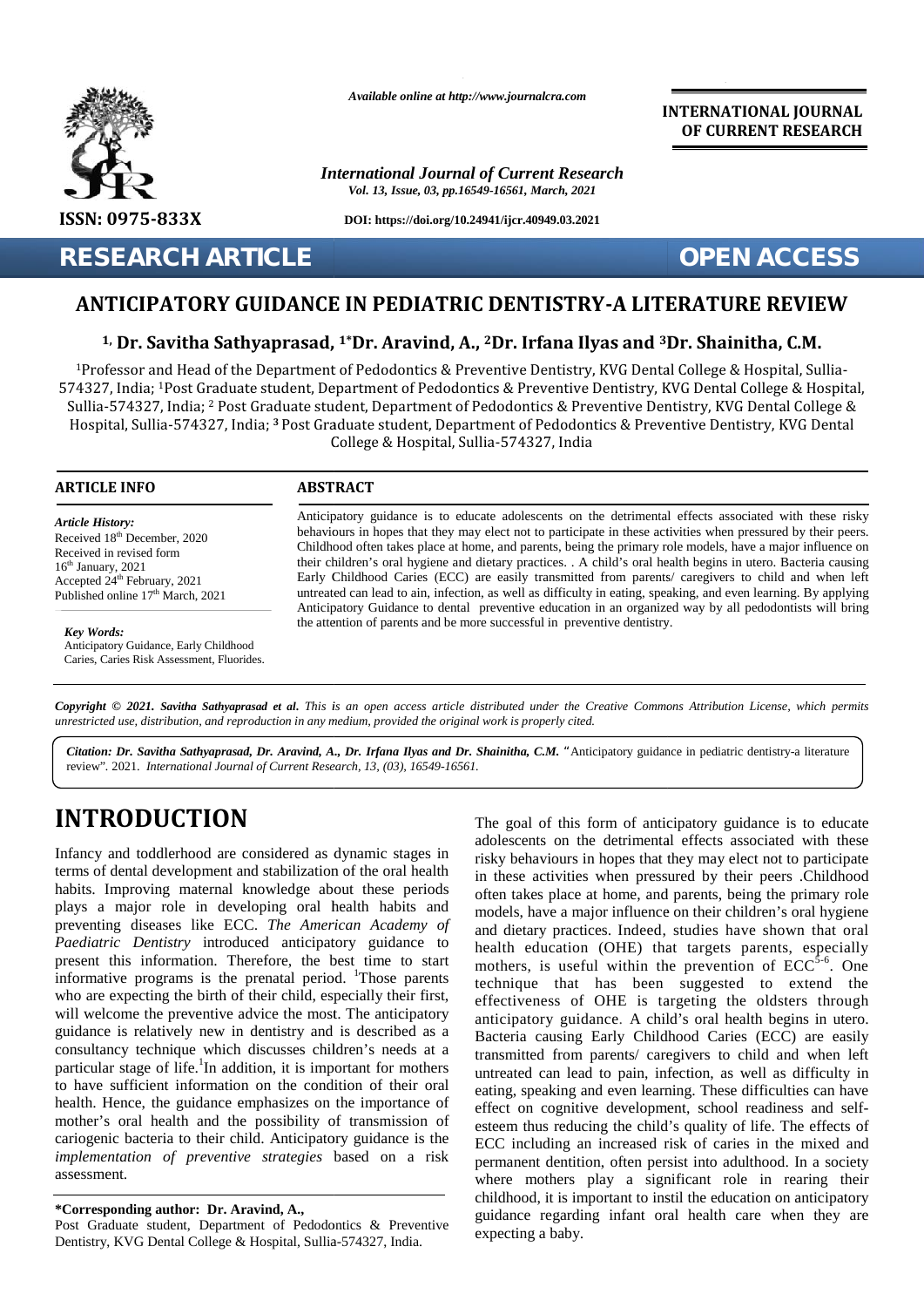#### **Definition**

Anticipatory Guidance (AG) is *a proactive development based counselling technique that focus on the needs of a child at each stage of life.* 1-2Anticipatory guidance defined *as the preparation of a patient for an anticipated development and/or situational crisis. Anticipatory guidance* is the term often used to describe the discussion and implementation of such a plan with the patient and/or parents. It is compliment to Caries Assessment Tool. The aim of AG is to deal with protective factors in effort to stop oral ill health. Basically a counselling which provides info to parents that some situations which can occur can be avoided by following these instructions It is a proactive counselling of parents and patients about developmental changes that will occur in the interval between health supervision visits that includes information about daily caretaking specific to that upcoming interval<sup>6</sup>. to Individualized discussion and counselling are an integral part of each visit and parents will be counselled on: Oral hygiene maintenance and its importance, Dietary habits, Development of oral tissues, Fluoride needs, Non – nutritive habits, Use of antimicrobials and medications on oral health, Speech and language development, Injury prevention, Tobacco abuse, substance abuse, and intraoral and perioral piercing.

These factor affect not only the physical health but also the emotional health and psychological well-being of the individual. Anticipatory Guidance needs to start from the prenatal period itself as the health status of the mother significantly affects the child. Anticipatory guidance also presumes that developmental information should cover the period until the next health supervision visit. A list of topic areas for anticipatory guidance and the knowledge base needed for each area; these should be considered when covering anticipatory guidance for the "pre-three" children, which is children in their first 36 months of life.The disease in childhood in which main anticipatory guidance was given is Early Childhood Caries which is *by the presence of one or more decayed (non - cavitated or cavitated) missing (because of caries) or filled tooth surfaces in any primary tooth in a child up to 6 years of age.*1-2.Anticipatory guidance as defined by Nowak and Casamassimo is that the "process of providing information about the youngsters to their parents by alerting them to impending changes, teaching them their role in maximizing their children's developmental potential, and identifying their children's special needs.

**Caries Risk Assessment:** Risk assessment may be a key element and its goal is to stop disease by identifying and minimizing causative factors (eg, microbial burden, dietary habits, plaque accumulation) and optimizing protective factors (eg, fluoride exposure, oral hygiene, sealants).<sup>6</sup>Children are most likely to develop caries if Streptococci mutans are acquired at an early age. Early Childhood Caries can be a costly, devastating disease with lasting detrimental effects on the dentition and systemic health. Tool to identify the risk factors mainly causing Early Childhood Caries.Risk assessment can assure preventive care is tailored to each individual's needs and direct resources to those for whom preventive interventions provide the greatest benefit. Caries-risk assessment for infants determines the patient's relative risk for dental disease and allows for the institution of appropriate strategies as the primary dentition begins to erupt.<sup>7</sup>Caries-risk assessment also allows health care professionals to identify and refer high caries-risk patients for

appropriate dental management. The early establishment of a dental home, including Early Childhood Caries prevention and management, is the ideal approach to infant oral health care. The inclusion of oral health education into the curriculum of medical, dental, nursing, and allied health professional programs can facilitate the acceptance of the age one dental visit. Recent studies, noting that a majority of paediatricians and general dentists were not advising patients to see a dentist by one year of age, point to the need for increased infant oral health care education in the medical and dental communities.<sup>8</sup>Anticipatory guidance to reduce the risk of dental caries should include counselling regarding brushing of child's teeth twice daily with the appropriate amount of fluoridated toothpaste, diet analysis, and counselling to reduce the consumption of sugar-containing beverages. The use of fluoride for the prevention and control of caries is documented to be both safe and effective.<sup>10</sup>

Optimal exposure to fluoride is important to all dentate infants and children. Systemically-administered fluoride should be considered for all children who do not receive fluoride by consuming fluoridated water (less than 0.7 part per million) in after determining all other dietary sources of fluoride exposure.<sup>11</sup>The correct amount of fluoridated toothpaste should be used twice daily by all children regardless of risk. No more than a smear or rice-sized amount of fluoridated toothpaste should be used for children under age three.<sup>12</sup>Professionallyapplied fluoride varnish should be considered for children at risk for caries. The AAP recommends the inclusion of the first caries risk assessment by child health professionals at age 6 months during well child visits and that referrals to a dentist for the establishment of dental home occur within 6 months of the eruption of the first primary tooth and no later than age 1 year. This is particularly critical for children considered at high risk for dental caries (AAP 2007; AAPDF 2007).Caries risk assessment is the determination of the likelihood of the incidence of caries (ie. The number of new cavitated or incipient lesions) during a certain time period.

**Contribution of Dietary Factors to Dental Caries and Disparities in Caries:** Understanding the roles of diet, eating behaviours, demographics, and environmental factors in contributing to increased caries rates in children is essential to improving their oral health. In particular, an established relationship has been reported linking malnutrition in children, inappropriate infant feeding practices, and excessive intakes of simple sugars to ECC. The association of dental caries to excessive sugar intake has been affirmed by an expert panel of the World Health Organization, whose members reviewed the strength of evidence linking dietary factors to caries in 2003. The panel reported an increased risk of caries associated with frequent and total intake of simple sugars, although longitudinal studies to support the role of specific nutrient and food components in caries risk or progression are lacking. Multiple environmental, social, and personal factors associated with eating behaviours.

**Malnutrition:** Malnutrition results from adverse changes in dietary intake, digestive and metabolic malfunctions, or the excretion of essential metabolically required nutrients. Undernutrition—an insufficient intake of nutrients, over nutrition an intake beyond required needs, and nutrient imbalances are all forms of malnutrition. Over nutrition is commonly associated with the substitution of low-cost, low nutrient– dense foods such as snacks that contain excessive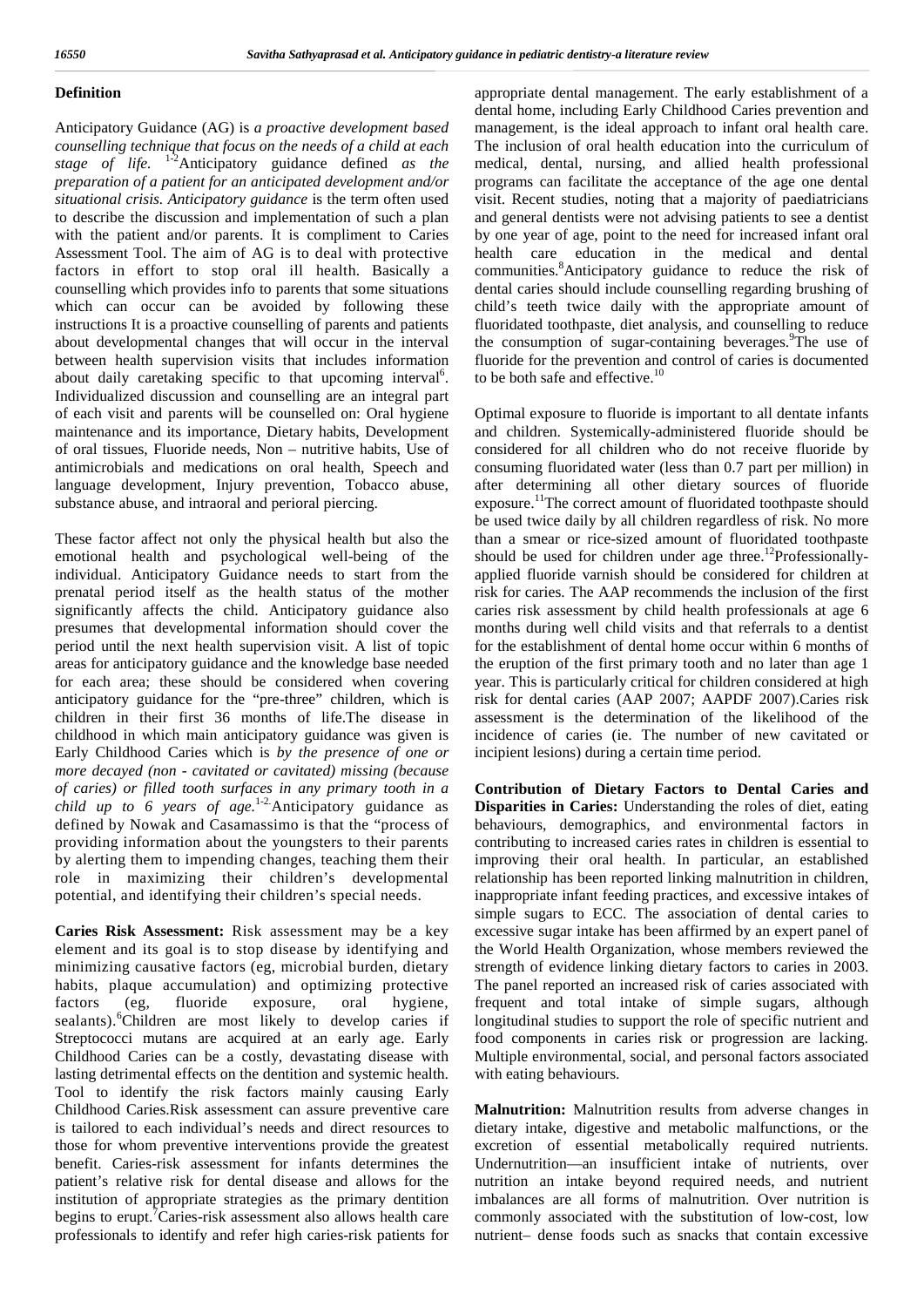quantities of sugar, salt, and fat for lower energy, high nutrient– dense foods such as fruits. Dietary quality data expressed in the Healthy Eating Index from the same source for 2- to 5-yearold children indicates those with the best dietary practices are 44% less likely to exhibit severe ECC compared with children with the worst practices. Increased consumption of sugar-sweetened beverages, candy, chips, and cookies provides excessive calories to the child, increases the risk of caries, and when combined with inadequate intake of fruits and vegetables, deprives the child of nutrients essential to growth and development. Low-nutrient–dense foods are ubiquitous and largely responsible for many chronic health problems in both developing nations and developed parts of the world.<sup>15</sup> Programs to improve children's oral and general health include the following necessary elements:

- **Dietary counsel**. Health professionals and others as appropriate need to counsel parents, other caretakers, and children to moderate sugar, salt, and fat intake to achieve adequate growth and development and adhere to high quality diets, following dietary guidelines by using MyPyramid resources provided by the USDA.<sup>15, 30</sup> Education should include the role of frequency of consumption of sugary foods and beverages and why frequency can increase caries risk.
- **Advocacy**. Health professionals and allies should organize, lead, and work with local community, state, and national organizations to improve access necessary for a healthful diet, including, for example, the promotion of legislation to provide incentives for establishing well-stocked supermarkets and grocery stores in poor neighbourhoods.
- **Health professional training**. Health professional training and continuing education should include skill development in diet promotion and counselling in support of oral and general health. Representation on local, regional, and state boards involved in improving environments that support healthy communities, schools, and families should be sought and leadership should be achieved.
- **Advice to expectant mothers**. Educational protocols need to be established to advise pregnant women about healthy diets and provide guidance on infant feeding, emphasizing the value of breast feeding and the necessity of restricting night-time bottle feeding to decrease caries risk.
- **Guidance on home eating patterns**. Parents should be advised that they are role models able to set eating behaviours at home by providing high-quality meals and having fruits and vegetables and other healthy foods available as snacks. Advice should include discouraging frequent consumption of high-fat, high sugar foods and the realization that acceptance of new foods may require repeated presentations of the food. Community resources to assist families in developing skills in purchasing and preparing healthy foods and meals should be included in patient education.
- **Cultural/ethnic sensitivity**. Family demographics, cultural/ethnic practices, and food related environmental issues should be routinely taken into consideration to tailor education and counselling to the unique needs of a family.
- **Skilled health care providers**. Multidisciplinary teams including dental professionals, paediatricians, nurses, registered dietitians, family practice physicians, and

other allied health care professionals should be trained to screen, educate, and counsel children and families to access care and seek medical and dental homes with active health promotion programs that include diet, nutrition, and dental education resources. Awareness among primary care providers of the potential association between obesity and caries can lead to early interventions and improved health status for all children.

**Prenatal Counselling:** Maternal oral health and caries status adversely affects infant's oral health as vertical transmission of streptococci mutans has been well documented and the condition so caused is also aptly named as "Maternally derived Streptococcus Mutans disease."<sup>46</sup>Elicit any previous illness. History regarding Drugs Also studies have revealed a reduction in the caries activity in children whose mothers used xylitol products as xylitol significantly reduces the levels of mutans streptococci by disrupting the energy production processes leading to a futile energy consumption cycle and cell death. Preterm infants and infants with very low birth weight experience a higher incidence of enamel (tooth) defects and enamel hypoplasia. Studies has shown that periodontal disease has been linked to preterm labour. So expecting mothers should take the required professional advice to make sure optimal oral health for the infant. Identifying mothers with high levels of cavity and poor oral health and educating them on the importance of their own oral health and therefore the future health of their unborn child can help change their trajectory of oral health. Timely delivery of educational information and preventive therapies to these parents may reduce the incidence of ECC, prevent the need for dental rehabilitation, and improve the oral health of their children.<sup>47</sup>Physicians, nurses, and other health care professionals are far more likely to see expectant or new mothers and their infants than are dentists.

Therefore, it is essential that these providers be aware of oral anomalies and associated risk factors of dental caries in order to make appropriate decisions regarding timely and effective interventions for pregnant women and facilitate the establishment of a dental home for the child. Most of the pregnant women get no instructions during their pregnancy regarding oral health even though pregnancy is a phase of increased acceptance of instructions that should be used as an opportunity to introduce preventive programs. Improving maternal knowledge plays a major role in preventing ECC and in developing good oral health habits in their children. Therefore the best time to start these informative programs is the prenatal period. Those parents who are expecting the birth of their child, especially their first, will welcome the preventive advice the most. Few studies have explored the effects of oral health education on pregnant women. The results of these studies indicate that the presentation of anticipatory guidance led to the increase in the knowledge about maternal, infant and toddler's oral health care. Cardenas and Damon evaluated the gain in knowledge of oral health after pregnant women were educated about it and they reported an improvement in knowledge after a 10 minute presentation on dental anticipatory guidance immediately and after a month.<sup>48</sup>Keeping in mind the importance of measuring the knowledge and attitude of pregnant women related to infant and toddler's oral health care and lack of studies carried out on this issue in this particular population, the present study is aimed at providing pregnant women with an anticipatory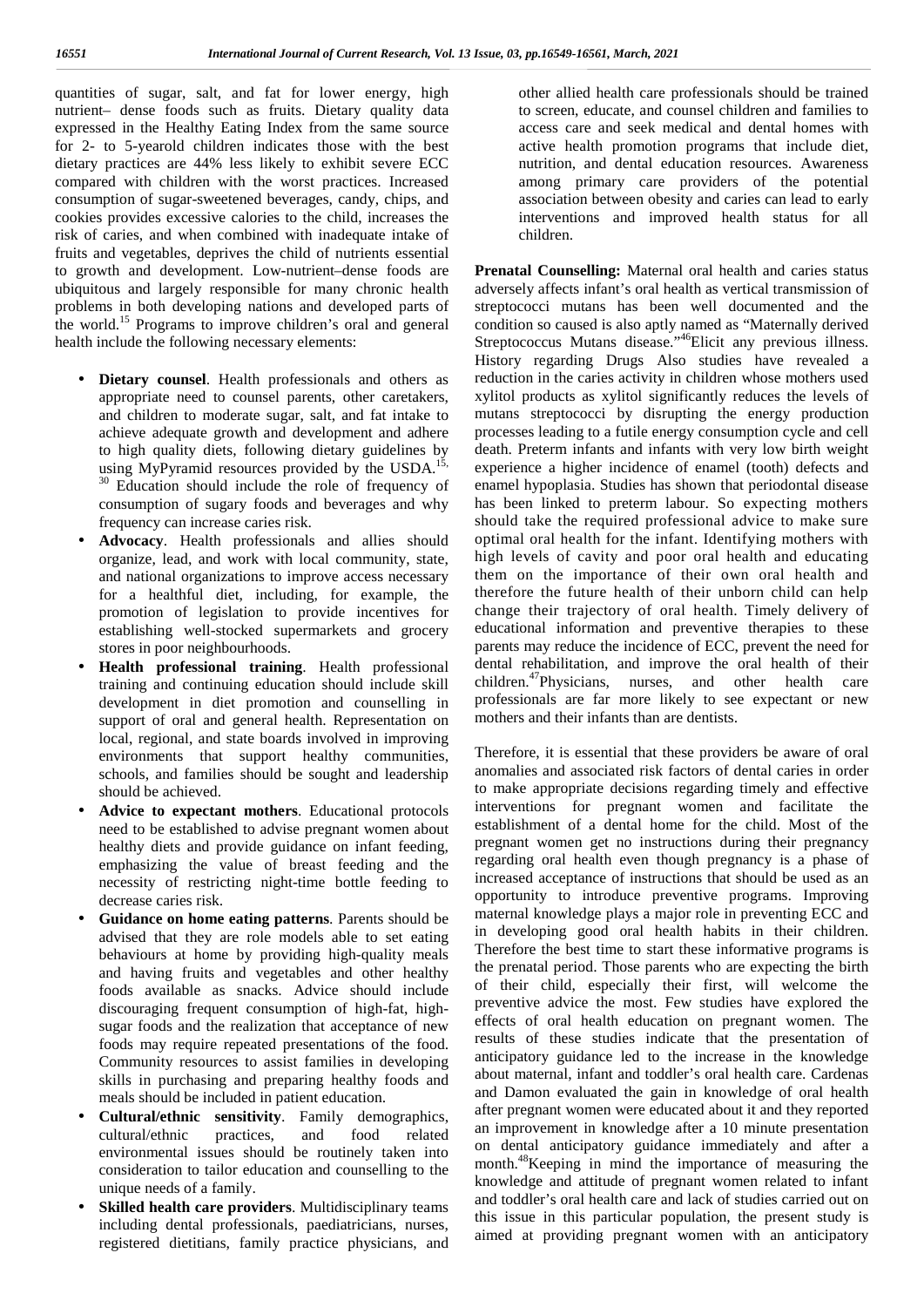guidance and evaluating its effect on promoting the knowledge and attitude of the pregnant mothers regarding infant and toddler's oral health care.

**Development of Oral Tissues:** The eruption sequence, the ages of eruption of the primary teeth (from about 6 months to 3years of age) and the associated conditions has to be explained during counselling<sup>50</sup>. Emphasis must be placed on into importance of primary teeth for chewing, speaking, jaw development, overall growth and self-esteem. Hygiene practices such as brushing and flossing to be inculcated at the earliest to facilitate the maintenance of oral health. Importance of balanced diet and restriction of intake of refined carbohydrates is to be stressed upon to minimize colonization by cariogenic flora. Certain conditions in the oral cavity of the infant which are of clinical significance such as Epstein Pearls, Bohn's Nodules and Gingival cysts of the new-born are to be discussed and the parents have to be reassured as they do not warrant any treatment

#### **Child Examination**

Proper positioning of child is critical in conducting an effective and efficient clinical examination. Knee –to – Knee positioning is recommended for children aged 6 months to 3 years and up to 5 years for children with special health care needs.<sup>51</sup>This Knee –to - knee position allows

- The child to see the parent throughout the examination
- 
- ) Reduces anxiety for the child<br>
) Allows parents to directly of Allows parents to directly observe the oral findings and to receive hygiene instructions
- Helps in stabilizing the child during examination

Examination of the infant's mouth includes examination of baby's gums. The *first examination is recommended at the time ofthe eruption of the first tooth and no later than 12 months of age*.<sup>52</sup>The most common interval of examination is six months; however, some patients may require examination and preventive services at more or less frequent intervals, based upon historical, clinical, and radiographic findings.Re evaluation and reinforcement of preventive activities helps give instructions for the caregiver of the child oradolescent, continuous evaluation of the patient's health status, and repetitive exposure to dental procedures, potentially allaying anxiety and fear for the apprehensive child or adolescent.<sup>53</sup>Natal teeth may be retained as they are primary teeth. Extraction of these teeth may be contemplated if they are likely to be aspirated or significantly irritate the tongue (Riga-Fede's disease) or lip. The need for establishment of a dental home and regular dental visits for the child should be stressed. Once the child is over 3years the importance of sealant placement on primary teeth and afterward permanent teeth should be told to the parents.

**Peri Natal Oral Health & Oral Hygiene:** The perinatal period is defined as the period around the time of birth, beginning with the completion of the 20th to 28th week of gestation and ending one to four weeks after birth.<sup>54</sup>It is essential for the health and well-being of their new bornchildren. It is critical to think about an infant oral care programme within the context of mother – child pair or "dyad" that has comprehensive maternal perinatal oral health care and treatment as there exists an immediate

relationship between adult caregiver levels of Mutans Streptococci and therefore the levels of Mutans Streptococci and Caries prevalence in their children. Parents should be instructed to start wiping the baby's mouth with a soft cloth or finger along the baby's upper and lower gums twice a day. Also to brush with a soft toothbrush and a smear of fluoridated toothpaste as soon as the first tooth erupts into the oral cavity. Parents should also be advised against sharing of utensils and cups with their babies to reduce the spread of bacteria. Practitioners should counsel parents that high frequency consumption of sugars by bottle-feeding, Sippy cup use, or between meal consumption of sugars increases the risk of caries.<sup>55</sup> The American Academy of Paediatrics has recommended children one through six years of age consume no more than four to six ounces of 100 percent fruit juice per day, from a cup (i.e., not a bottle or covered cup).<sup>56</sup> Epidemiological research shows that human milk and breastfeeding of infants provide general health, nutritional, developmental, and psychological advantages while significantly decreasing risk for a large number of acute and chronic diseases.<sup>52</sup> Frequent night-time bottle-feeding with milk and ad libitum breast-feeding are associated, but not consistently implicated, with  $ECC$ <sup>57</sup> Parents also should be counselled that prolonged non-nutritive oral habits may contribute to deleterious changes in the child's occlusion and facial development.

**Management of perinatal and infant oral health:** *Oral health care for pregnant and lactating women.* The perinatal period is an opportune time to educate and perform dental treatment on expectant mothers.<sup>54-56</sup> Pregnancy care visits provide a teachable moment for physicians, dentists, and nurses to educate women about the following:

- Diet including the adequate quality and quantity of nutrients for the mother-to-be and the unborn child. This education also should include information regarding the caries process and food cravings that may increase the mother's caries risk.
- Comprehensive oral examination, dental prophylaxis, and treatment during pregnancy. Dental treatment during pregnancy, including dental radiographs with proper shielding and local anaesthetic, is safe in all trimesters and optimal in the second trimester. Due to possible patient discomfort, elective treatment sometimes could also be deferred until after delivery.
- Proper oral hygiene, using a fluoridated toothpaste, chewing sugar-free gum, and eating small amounts of nutritious food throughout the day to help minimize their caries risk. Continued breast-feeding along with complementary foods for a period of one year or longer.<sup>59</sup>the transfer of drugs and therapeutics into breastmilk should be considered, especially in infants younger than six months of age. $60$

**Oral health care for the infant:** Parents should be encouraged establish a dental home for infants by 12months of age that includes the following:

 an initial visit with thorough medical (infant) and dental (parent and infant) histories, a radical oral , performance of an age-appropriate tooth and gum cleaning demonstration, and fluoride varnish treatment if indicated.<sup>61</sup>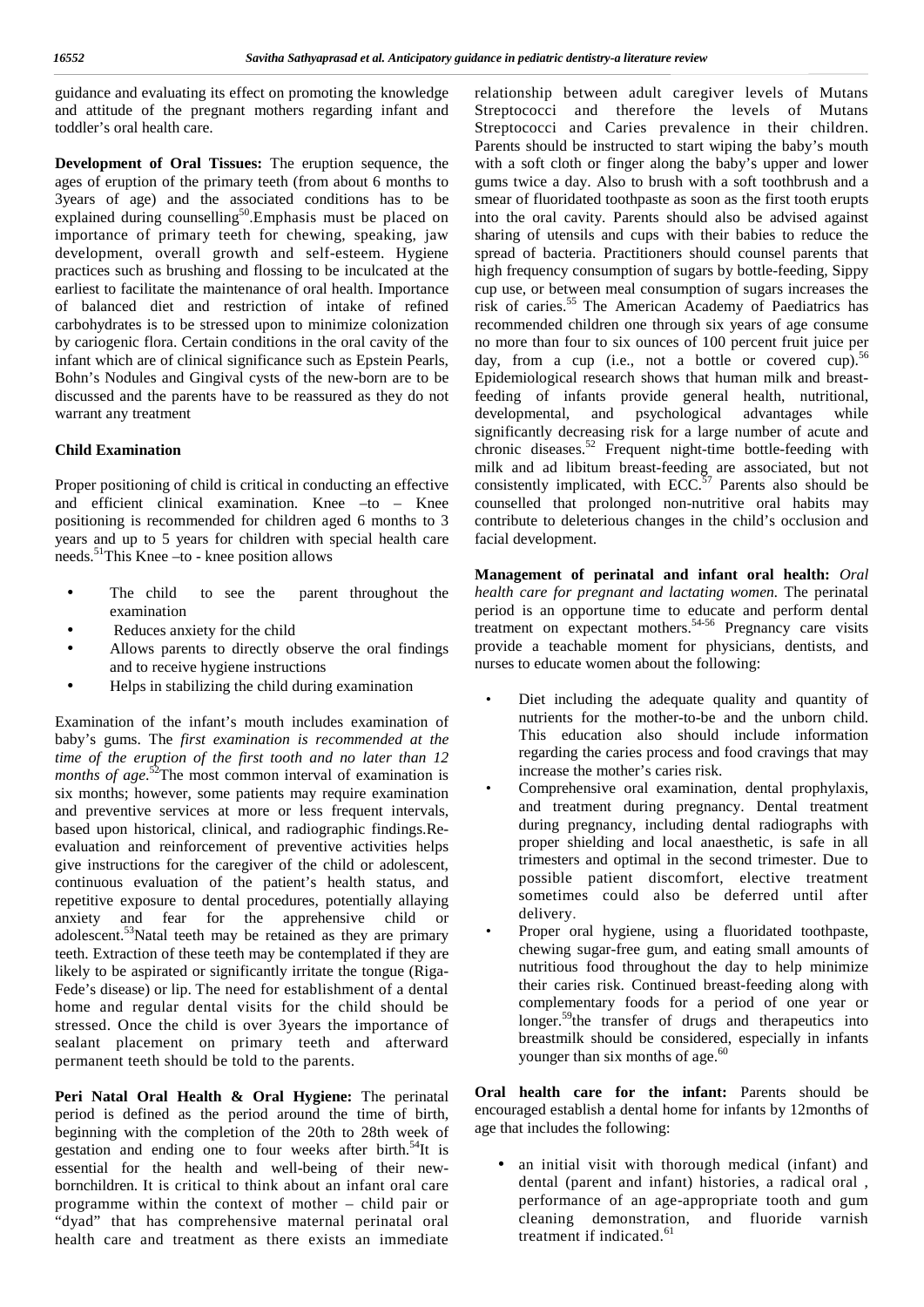|                            | <b>LOW RISK</b>                                         | <b>MODERATE RISK</b>                                                           | <b>HIGH RISK</b>                                   |
|----------------------------|---------------------------------------------------------|--------------------------------------------------------------------------------|----------------------------------------------------|
| <b>Clinical conditions</b> | 1. No carious teeth in past 24 months<br>N <sub>0</sub> | 1. Carious teeth in the past 24 months                                         | 1. caries teeth in the past 12 months              |
|                            | 2.<br>enamel<br>demineralization (enamel caries "white  | 2. One area of enamel demineralization (enamel<br>caries "white spot lesions") | 2. more than one are of enamel<br>demineralization |
|                            | spot lesions")                                          | 3. Gingivitis                                                                  | (enamel caries<br>"white spot lesions")            |
|                            | 3. No visible plaque; no gingivitis                     |                                                                                | 3. visible plaque in anterior (front               |
|                            |                                                         |                                                                                | teeth)                                             |
|                            |                                                         |                                                                                | 4. radiographic enamel caries                      |
|                            |                                                         |                                                                                | 5. High titers of Newton's streptococci            |
|                            |                                                         |                                                                                | 6. wearing dental or orthodontic                   |
|                            |                                                         |                                                                                | appliances                                         |
|                            |                                                         |                                                                                | 7. enamel hypoplasia                               |
| Environmental              | 1. Optimal systemic and topic fluoride                  | 1.Suboptimal systemic fluoride exposure with                                   | 1. Frequent (ie. Three or more)                    |
| characteristics            | exposure                                                | optimal topical exposure                                                       | between meal exposures to simple                   |
|                            | 2. Consumption of simple sugars or                      | 2. Occasional (ie one to two) between meal                                     | sugars or foods strongly associated                |
|                            | foods strongly associated with caries                   | exposure to simple sugars or foods strongly                                    | with caries                                        |
|                            | irritation primarily at mealtimes                       | associated with caries                                                         | 2. Low level caregiver socioeconomic               |
|                            | 3. High caregiver socioeconomic status                  | 3. Midlevel caregiver socioeconomic status (ie.                                | status (ie. Eligible for Medicaid)                 |
|                            | 4. Regular use of dental care in an                     | Eligible for school lunch program or state                                     |                                                    |
|                            | established dental home                                 | children's health insurance program)                                           |                                                    |
|                            |                                                         | 4. Irregular use of dental services                                            |                                                    |
| Health<br>General          |                                                         |                                                                                | 1. No usual source of dental care                  |
| Conditions                 |                                                         |                                                                                | 2. Active caries present in the mother             |
|                            |                                                         |                                                                                | 3. Children with special health care               |
|                            |                                                         |                                                                                | needs                                              |
|                            |                                                         |                                                                                | 4. Conditions<br>impairing<br>saliva               |
|                            |                                                         |                                                                                | composition/flow                                   |

- Assessing the infant's risk of developing caries and determining a prevention plan, anticipatory guidance regarding the effects of diet on the dentition, use of fluoride, and interval for periodic re-evaluation.
- Caries management of infants and toddlers with known risk factors for ECC. This should be provided by practitioners who have the training and expertise to manage both the young child and the disease process.
- Injury prevention counselling to prevent orofacial trauma. Discussions should include play objects, pacifiers, car seats, and electric cords.<sup>61</sup>
- Counselling regarding teething. While many children have no apparent difficulties, teething can lead to intermittent localized areas of discomfort, irritability, and excessive salivation. Treatment of symptoms includes oral analgesics and chilled teething rings for the child.<sup>58</sup> Use of topical anaesthetics, including overthe-counter teething gels, to relieve discomfort should be avoided due to potential toxicity of these products in infants $62$
- Discussion regarding atypical frenum attachments that may be associated with problems with breast-feeding. In some cases, frenuloplasty or frenectomy may be a successful approach to facilitate breast-feeding; however, there is a need for more evidence-based research to determine indications for treatment.<sup>63</sup>
- Counselling regarding non-nutritive oral habits (e.g., digit or pacifier sucking,bruxism, abnormal tongue thrust) which may apply forces to teeth and dentoalveolar structures.
- It is important to discuss the need for early sucking and the need to wean infants from these habits before malocclusion or skeletal dysplasia occur.<sup>64</sup>
- The desired goal of oral health counselling is for improved oral health behaviours.
- Motivational interviewing (**MI**) has been successful in promoting change in health be-haviors. $^{65}$  MI is a personalized approach that raises caregiver and child awareness of the problems, setting oral health goals, and co-evaluating if current behaviours are consistent with the goals.

Teething: Eruption of primary teeth at about 6-9 months can go unnoticed or can be stressful for the child causing irritation, restlessness, drooling of saliva, loss of appetite. Discomfort may be reduced by

- Chewing on a hard or frozen teething ring.
- Applying pressure over the gums or rubbing them with clean fingers.
- Temporarily numbing the gums by applying topical anaesthetics.

For a 5year old child the parents should be informed about the eruption of the first permanent molar and that a baby tooth will not be lost when this occurs.

**Diet, Nutrition And Food Choices:** Caries conducive dietary practices appear to be established early by 12 months of age. The Parents / caregivers should be informed against putting baby to bed with a bottle. The ill effects of feeding are also to be intimated. Children should be encouraged to use the cup as early as possible (by 1 year of age). Acids in carbonated beverages can have a deleterious effect on tooth enamel causing erosion. Prolonged bottle feeding with sugar containing drinks and frequent between meal consumption of sugar containing snacks or drinks (juice, formula, soda) should be thoroughly discouraged. Parents should be educated that the frequency of sugar exposures is more detrimental to oral health rather than the amount of sugar. Dietary analysis is to be done at periodic intervals and the role of dietary choices on oral health, malnutrition and obesity is to be addressed through nutritional and preventive oral health counselling Restrict snack only during meal times not only type of food, form frequency Diet chart food that are added sugar are circled, detergent food/ anticariogenic.

Healthy alternatives are to be suggested for replacing the cariogenic foods.Emphasis should also be placed on importance of balanced diet for children. Parents and patients should even be educated about the complications of Eating Disorders in young adolescents like Bulimia and anorexia which are psychosomatic in nature, end in cervical erosion.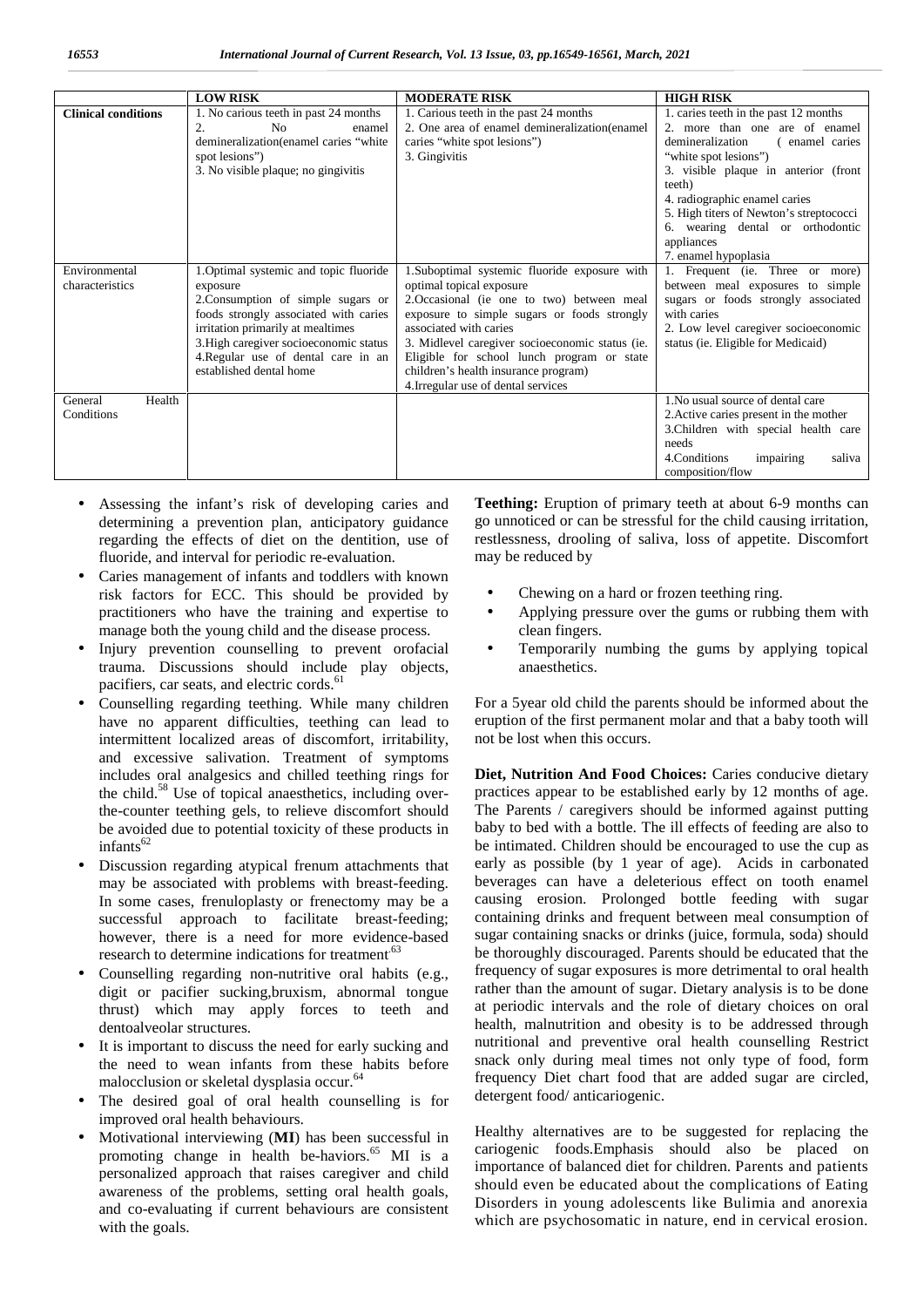The effective management of food intake and nutrition are both key to healthiness.

|                   | ASSESMENT DENTAL HEALTH DIET SCORE: |                                      |  |  |  |  |  |  |
|-------------------|-------------------------------------|--------------------------------------|--|--|--|--|--|--|
| <b>SCORE</b>      | <b>RESULT</b>                       | <b>INTERPRETATION</b>                |  |  |  |  |  |  |
| 72-96             | Excellent                           | Counseling not<br>required           |  |  |  |  |  |  |
| 64-72             | Adequate                            | Educate the patient                  |  |  |  |  |  |  |
| 56-64             | <b>Barely adequate</b>              | Counseling required                  |  |  |  |  |  |  |
| <b>56 OR less</b> | Not adequate                        | Counseling with diet<br>modification |  |  |  |  |  |  |

Score < 56 diet counselling is emphasized:

**Diet Analysis** 

|                                         | SAT  |     |      | SUN  |      | <b>MON</b> |      | <b>TUES</b> |  |
|-----------------------------------------|------|-----|------|------|------|------------|------|-------------|--|
|                                         | Tire | tem | Time | Item | Time | tem        | Time | item        |  |
| Before<br>breakfast<br><b>Resultast</b> |      |     |      |      |      |            |      |             |  |
| Morning                                 |      |     |      |      |      |            |      |             |  |
|                                         |      |     |      |      |      |            |      |             |  |
| Mid-day meal                            |      |     |      |      |      |            |      |             |  |
| Afternoon                               |      |     |      |      |      |            |      |             |  |
| Evening meal                            |      |     |      |      |      |            |      |             |  |
| Evening and<br>Night                    |      |     |      |      |      |            |      |             |  |

**Fluoride Needs:** Since fluoride contributes to the prevention, inhibition and reversal of caries, the family's source of drinking water (bottled versus tap water, filtered or nonfiltered, water treated by reverse osmosis) is to be assessed for the content of fluoride. $67$ Supplements of fluoride or topical fluoride applications should be advised depending upon the needs of the patient. The harmful effects of fluorosis are to be highlighted to all or any patients from areas of high natural fluoride content. Uses of non-fluoride preventive measures such as xylitol wipes, chlorhexidine mouthwashes, CPPACP are to be considered to minimize the caries risk. $68$ The body's natural repair mechanism for dental caries, or demineralization, is remineralization, a process whereby minerals from saliva diffuse back into the porous subsurface region of the caries lesion.

The cycle of demineralization and remineralization continues throughout the day. When fluoride is present in saliva it is adsorbed strongly to the demineralized surface of the tooth and protects its crystal surface against acid dissolution. Whether a lesion will progress, stay an equivalent or reverse is decided by the balance between protective factors and pathological factors. Exposure to post eruptive or topical fluoride has a greater protective effect than systemic fluoride. Fluoride helps prevent cavity by making the tooth more immune to acid attacks from plaque bacteria and sugars

within the mouth. It also reverses early decay. In children under 6 years aged, fluoride becomes incorporated into the event of permanent teeth, making it difficult for acids to demineralize the teeth. Fluoride also helps speed remineralization also as disrupts acid production in already erupted teeth of both children and adults.

**Non-Nutritive Habits:** Non – Nutritive oral habits and pacifier habits may apply forces to teeth and dento alveolar structures. Although the utilization of pacifiers and digit sucking are considered normal, habits of sufficient intensity, duration and frequency can contribute to deleterious changes in occlusion and facial development.  $70$ So it becomes important to discuss the need to wean from the habits as early as possible (by 3years of age).

For school aged children and adolescents patient counselling regarding any existing habits (nail biting, bruxism, clenching) is appropriate.

**Sucking Habits:** Sucking is a natural reflex which is present in-utero and is generally given up by  $4 - 5$  years of age, but if it persists beyond this age it may result in malocclusions.  $17^1$ To break the habit, child must be educated about the harmful effects of thumb sucking. The source of stress also needs to be addressed. Pacifier sucking is to be discouraged. If in the early ages child uses a pacifier then certain precautions are to be taken such as

- Don't add or dip the pacifier into the flavouring agent.
- Never allow children to share a pacifier.<br>Never leave an infant unattended with t
- Never leave an infant unattended with the pacifier in the mouth.
- Do not allow an infant to sleep with the pacifier.
- Facifiers are to be kept clean.<br>Replace the pacifier regularly
- Replace the pacifier regularly to avoid using one that is torn or ripped.
- Never force a pacifier into child's mouth and never pull out one forcibly from the child's mouth.
- Never attach a pacifier to the child's body or crib with a string, ribbon or cord.
- Pacifier is to be wider than child's mouth. Use of the pacifier is to be discouraged if the entire pacifier fits into child's mouth.
- Never Substitute a bottle nipple for a pacifier.
- Discourage the habit as early as possible.

**Speech And Language Development:** Speech and language are integral components of child's early development. Deficiencies and abnormal delays in speech and language production should be recognized early and appropriate referral made to address these concerns.<sup>72</sup>Communication and Coordination of appliance therapy with a speech and language professional can assist in timely treatment of speech disorders.

#### **Injury Prevention**

Facial trauma that leads to fractured, displaced or lost tooth can have significant negative, functional, aesthetic and psychological effects on children. Greatest incidence of trauma to the primary dentition occurs at  $2 - 3$  years of age and most common injuries to the permanent dentition occur secondary to falls, traffic accidents and sports.<sup>73</sup>Practitioner needs to provide age appropriate injury prevention counselling for orofacial trauma. Initially discussions should include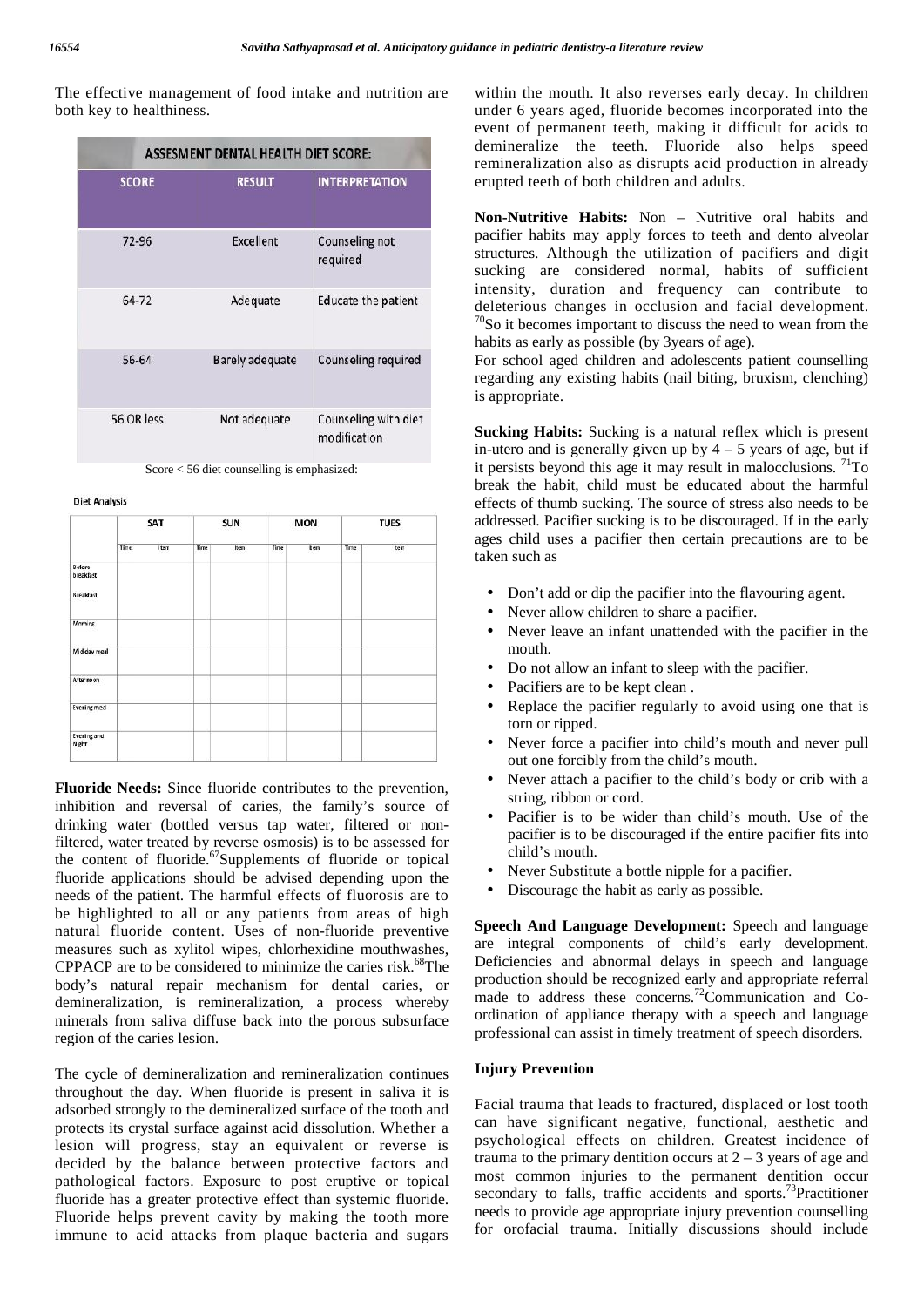advice regarding playing objects, pacifiers, car seats and electric cords. "Childproofing the home" becomes mandatory that has electrical cord safety and poison control. The utilization of "car seat" must be emphasized.

**Antimicrobials, Medications and Oral Health:** Presence of sucrose and/or other fermentable carbohydrates in the formulation of Paediatric medicines and the low pH values contribute to the cariogenic potential of these drugs.<sup>74</sup>One of the most common practices observed was the tendency to add sugar to the medicine to make the taste more acceptable thus contributing to the cariogenic potential of the drug. Patients with Respiratory and Renal diseases are at a greater risk of caries development. The use of sugar products (syrups, expectorants antibiotics in solution, tonics, and homeopathic products) make the child more susceptible to dental caries as they need to be administered for potentially longer duration of time period and at night especially when the salivary flow is less and reduced reflexes of swallowing and muscle movement thus ensuring the retention of carbohydrate intraorally for a greater duration<sup>75</sup>. Antimicrobial therapy may be a sort of oral treatment wont to eliminate or reduce the event of bacterial infections within the mouth. The therapy aims to stop periodontitis resulting from infections, which may cause painful, bleeding gums and loosening of your teeth.

#### **GUIDELINES FOR 6 TO 12 MONTHS OF AGE**

#### **Milestones: the eruption of the first primary tooth**

#### **Oral development**

- Review pattern of eruption
- Review teething information-
- local discomfort & irritability

#### **Fluoride**

- Assess fluoride status- no more than rice sized fluoridated toothpaste used twice daily
- Determine supplements if needed such as fluoride varnish

#### **Oral hygiene/health**

 Review oral hygiene techniques with parents Plan for next visit based on risk assessment

#### **Habits**

- Review pacifier use
	- Discuss thumb sucking effects on mouth

#### **Nutrition and diet**

- Encourage weaning at the appropriate time
- Weaning should occur at 4 -6 months
- Stage 1 **:** 4-6 months food must be sieved, pureed or very finely minced
- Stage 2 **:**6-9 months minced and mashed food includes small soft lumps
- Stage 3 **:** 9-12 months baby should eat similar foods to the rest of the family
- Discuss the role of sugar in dental caries initiation

#### **Injury prevention**

- Review what to do if patient has traumatic injury
- Provide emergency number

#### **GUIDELINES**

- Complete the clinical oral examination with adjunctive diagnostic tools (e.g., radiographs as determined by child's history, clinical findings, and susceptibility to oral disease) to assess oral growth and development, pathology, and/ or injuries; provide diagnosis.<sup>78</sup>
- Provide oral hygiene counselling for parents, including the implications of the oral health of the caregiver. Remove supragingival and subgingival stains or deposits as indicated.
- Assess the child's systemic and topical fluoride status (including type of infant formula used, if any, and exposure to fluoridated toothpaste) and provide counselling regarding fluoride. Prescribe systemic fluoride supplements, if indicated, following assessment of total fluoride intake from drinking water, diet, and oral hygiene products.79-80
- Assess appropriateness of feeding practices, including bottle and breast-feeding, and provide counselling as indicated. Provide dietary counselling related to oral health.<sup>81</sup> Provide age-appropriate injury prevention counselling for orofacial trauma.
- Provide counselling for non-nutritive oral habits (e.g., digit, pacifiers).
- Provide required treatment and/or appropriate referral for any oral diseases or injuries.
- Provide anticipatory guidance.
- Consult with the child's physician as needed. $82$
- Complete a caries risk assessment.
- Determine the interval for periodic re-evaluation.

#### **GUIDELINES FOR 12 TO 24 MONTHS OF AGE**

#### **Milestones: completion primary dentition, occlusal relationships establishment, arch length determined**

#### **Oral development**

- Discuss importance of space maintaining
- Discuss about bruxism

#### **Fluoride**

- Re-assess fluoride status
- Discuss toxicity and how to manage accidental ingestion

#### **Oral hygiene/health**

- Review home oral care procedure and compliance
- Plan for next visit

#### **Habits**

- Review non-nutritive sucking
- Thumb sucking and pacifiers use
- Assess Anterior open bite, maxillary constriction

#### **Nutrition and diet**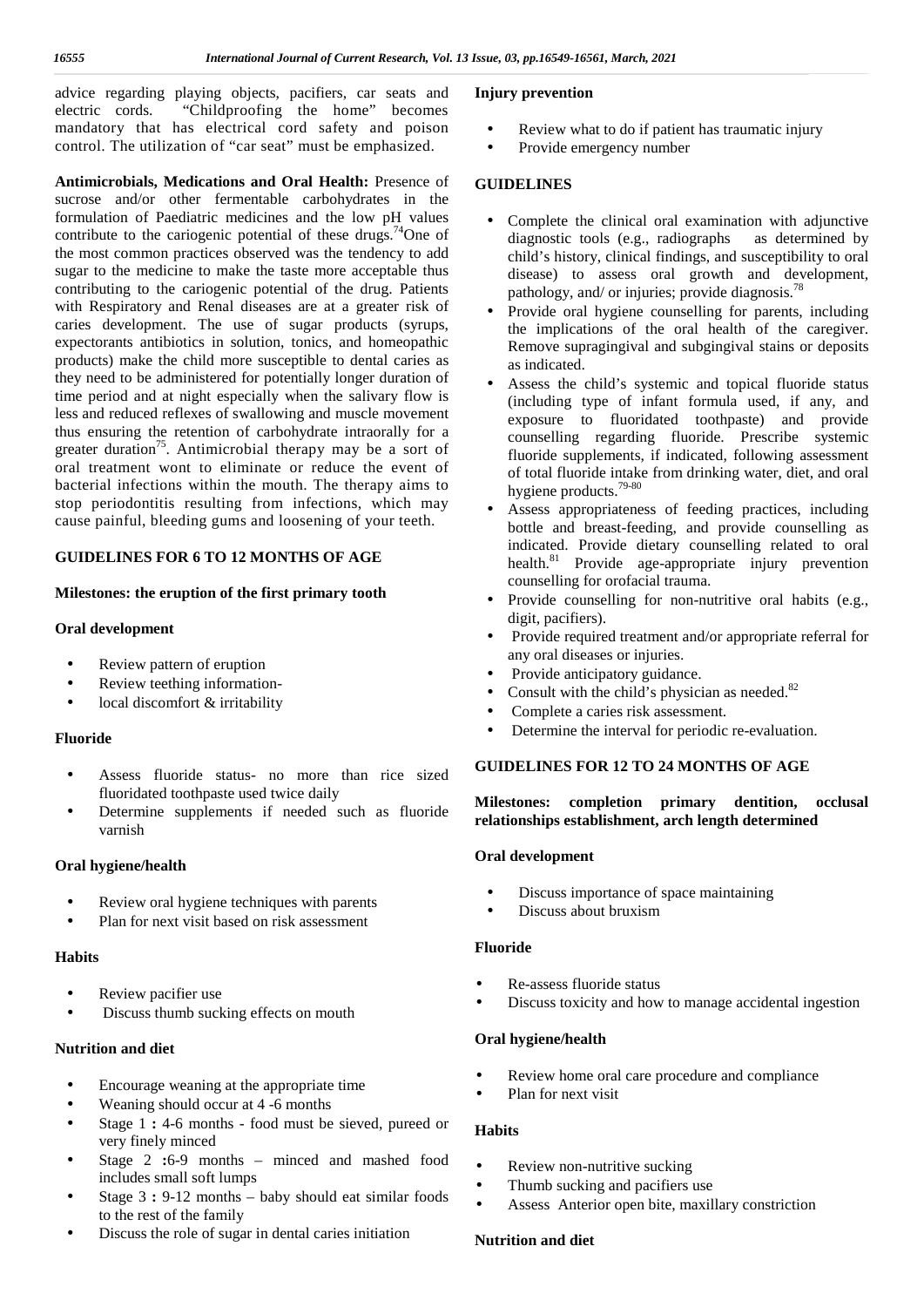- Discuss carbohydrate and their role in plaque development
- Discuss the frequency of carbohydrate intake as caries factor

#### **Injury prevention**

- Discuss electric cord safety, child proofing the house, and use of car seats
- Develop plans for oral trauma management for preschool and child care

#### **GUIDELINES**

- Re-do the procedures for ages six to 12 months every six months or as indicated by individual patient's risk status/susceptibility to disease.
- Assess appropriateness of feeding practices (including bottle, breast-feeding, and no-spill training cups) and provide counselling as indicated.<sup>8</sup>
- Review patient's fluoride status (including any childcare arrangements which can impact systemic fluoride intake) and supply parental counselling. Provide topical fluoride treatments every six months or as indicated by the individual patient's needs.<sup>84-85</sup>

#### **GUIDELINES FOR 2 to 6 year OF AGE**

**Milestones: loss of first primary tooth, eruption of first permanent molar or incisor**

#### **Oral development**

- Review patterns of eruption, point out permanent incisor and molar
- Review healthy periodontal status

#### **Fluoride**

- Reassess fluoride status at periodic visit & determine both supplement and age appropriate vehicle
- Fluoridated toothpastes not more than a pea size
- $\left( \begin{array}{cc} 1 & \text{child should brush under the supervision of parents to} \end{array} \right)$ ensure expectoration

#### **Oral hygiene/health**



#### **Habits**

 If child is still sucking the thumb, discuss hoe to help him stop the habit

#### **Nutrition and diet**

- Review diet outside the home and its cariogenic potential
- Discourage the use of food as a behavioural tool

#### **Injury prevention**

 Encourage the use of helmets, mouth guards, and car seats

- Develop plans for oral trauma management
- Review difference between primary and permanent teeth with parents during examination

#### **GUIDELINES**

- Repeat the procedures for 12 to 24 months every six months or as indicated by individual patient's risk status/ susceptibility to disease. Provide age-appropriate oral hygiene instructions.
- Scale and clean the teeth every six months or as indicated by individual patient's needs.<sup>86</sup>
- Provide pit and fissure sealants for caries-susceptible primary molars and permanent molars, premolars, and anterior teeth.
- Provide counselling and services (e.g., mouth guards) as needed for orofacial trauma prevention.<sup>87</sup>
- To give assessment/treatment or referral of developing malocclusion as indicated by individual patient's needs.
- To give required treatment and/or appropriate referral for any oral diseases, habits, or injuries as indicated.
- Assess speech and language development and provide appropriate referral as indicated.<sup>88-89</sup>

#### **GUIDELINES FOR 6 to 12 year OF AGE**

#### **Milestones: eruption of first permanent molar Oral development**

- Discuss about the importance first permanent molar
- Discuss the various preventive measures to be taken at this stage to prevent progression of caries

#### **Nutrition and diet**

Review diet outside the home and its caries potential

#### **Fluorides**

- Application topical fluorides if needed
- Regular use of tooth paste is recommended
- Oral hygiene practices
- Parents should continue to monitor brushing and flossing frequency and adequacy
- $\int$  Application of pit and fissure sealants.<sup>81</sup>

#### **Habits**

- Educate about any oral habits if it is present
- Educate the parents about transitional changes in the developing dentition and the importance of primary and permanent dentition

#### **GUIDELINES**

- Repeat the procedures for ages two to six years every six months or as indicated by individual patient's risk status/susceptibility to disease.<sup>90</sup>
- Provide substance abuse counselling (e.g., smoking, smoke-less tobacco).
- Provide counselling on intraoral/perioral piercing.<sup>91</sup>

#### **GUIDELINES FOR ADOLESCENTS**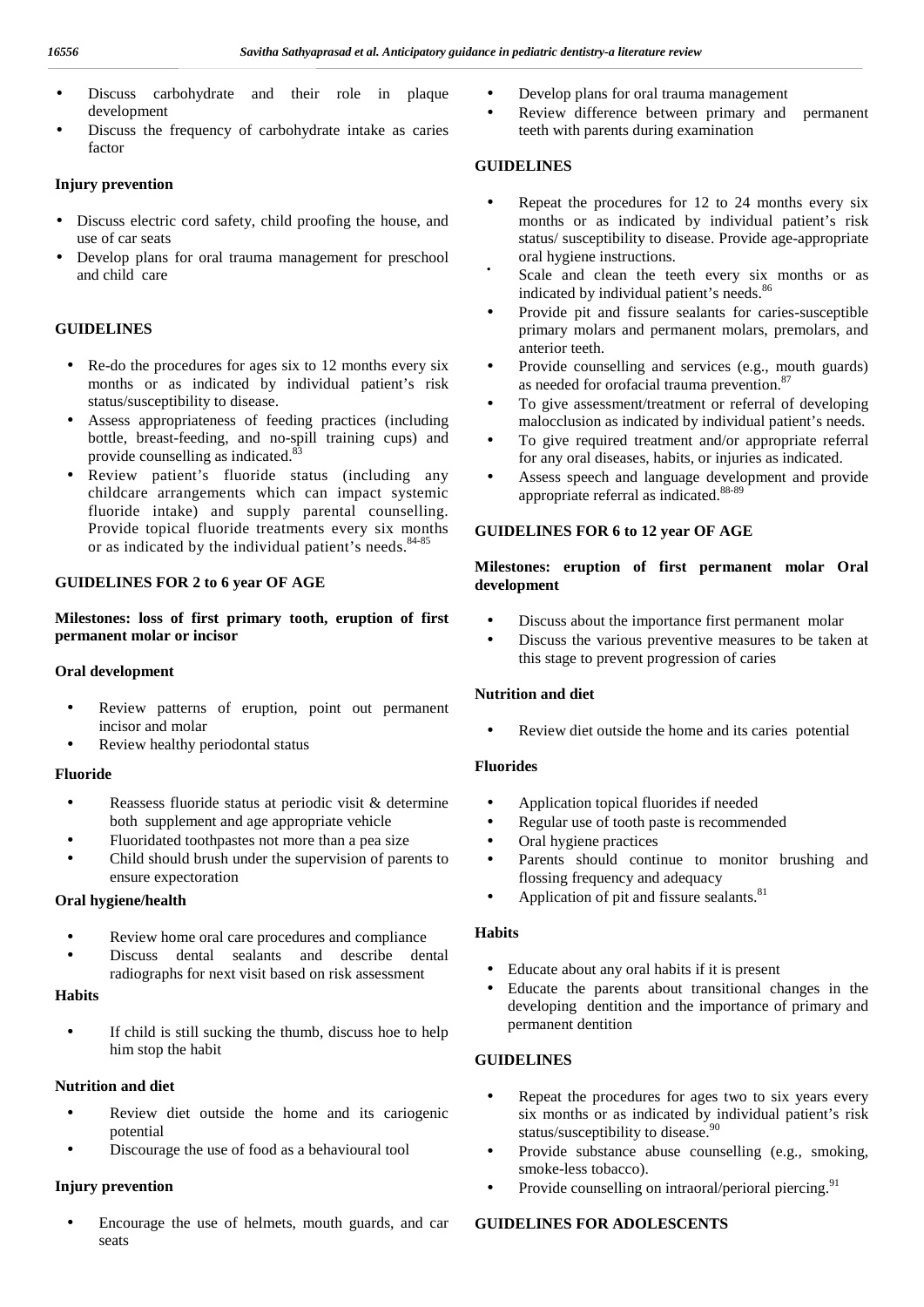- Prevention of periodontal disease become a special concern
- ) At this age group the main process utilized are  $92$
- o Rejection of many parental values
- o The beginning of independent struggle
- o The testing out types of behavioural experimentation
- o Detect the behavioural experiment.
- Parents are educated that they should treat the child at this stage very diplomatically. $\frac{9}{5}$
- Parents should have a friendly approach
- The child should be given enough emotional support from parents.
- As pedodontist ignore all problems and attach to patients emotionally.

#### **Oral hygiene/health**

- The adolescent patient possess the fine motor skills necessary for adequate tooth brushing and flossing
- Problems in compliance are likely to be encountered

#### **Diet**

- High frequency of sugar consumption
- Progression of lesion halted with an appropriate diet and aggressive topical fluoride therapy.<sup>9</sup>

#### **Fluorides**

- Systemic fluorides are no longer benefit after the last permanent tooth erupt at about age of 13 years, except for patients who have functional third molars<sup>95</sup>
- Topical fluorides are the most effective preventive measure of smooth surface decay<sup>96</sup>

#### **Orthodontics**

- Many Patients undergo orthodontic treatment at this stage
- High risk for both gingivitis and gingival hyperplasia and for dental caries.<sup>9</sup>
- Topical fluoride application and thorough removal of the plaque from gingival areas

#### **Smokeless tobacco**

- Peer pressure and advertising exert pressure on adolescent to establish a habit that may result in addiction.
- Parents should be instructed / counselled not to rag or punish the adolescent as it may further worsen the habit.<sup>98</sup> Discuss the health risk in smoking
- Instruct parents to avoid smoking in front of their children
- Discuss nicotine replacement and medication

#### **GUIDELINES**

- Repeat the procedures for ages six to 12 years every six months or as indicated by individual patient's risk status/susceptibility to disease.<sup>99</sup>
- During late adolescence, assess the presence, position, and development of third molars, giving consideration to removal when there is a high probability of disease or

pathology and/or the risks associated with early removal are less than the risks of later removal.<sup>100</sup>

- At an age determined by patient, parent, and paediatric dentist, inform the patient regarding continuing oral care.
- First examination at the eruption of the first tooth and no later than 12 months.
- Initially, responsibility of parent; as child develops jointly with parents, then when indicated, only by child.
- Initially play objects, pacifiers, car seats; then when learning to walk; sports, routine playing and intraoral/perioral piercing.
- At every appointment discuss role of refined carbohydrates; frequency of snacking.
- At first discuss need for additional sucking; digits vs. pacifiers; then the need to wean from habit before eruption of a permanent incisor.
- As per American Academy of Paediatrics/American Dental Association guidelines and the water source.
- Up to at least 16 years.
- By clinical examination.
- Especially for children at high risk for caries and periodontal disease.
- As per AAPD Guideline on Prescribing Dental Radiographs.
- Appropriate discussion and counselling should be an integral part of each visit for care.
- Note: Please refer to Smiles for Children Office Reference Manual for benefits and limitations.<sup>101</sup>

#### **Conclusion**

By applying Anticipatory Guidance to dental preventive education is an organized way by all pedodontist will bring attention of parents and be more successful in preventive dentistry. Early dental intervention using Anticipatory Guidance may be the next frontier in dental caries reduction.<sup>100-102</sup>Anticipatory guidance led to change in the score of knowledge about infant and toddler's oral health in intervention groups compared to control group. The direct presentation had superiority over indirect presentation in increasing knowledge about their oral health care. Dentists should do their utmost to educate parents especially the pregnant mothers on children's oral health in a culturally and linguistically appropriate manner as oral health literacy is ultimately a pathway to health equity. Primary care health providers can play a significant role in the prevention of ECC. They are encouraged to seek out and complete certification courses in ECC prevention, management and anticipatory guidance. Continuation research is needed to evaluate the impact of cultural practices on ECC, efficacy of primary healthcare provider initiated oral health anticipatory guidance, referrals for dental care and parent education for the reduction of ECC incidence. Clinicians need to understand the dental caries process, including the process of enamel demineralization and remineralization, and the factors contributing to caries balance. The importance of early identification and intervention for infants and toddlers at high risk for cavity and first care health provider-delivered anticipatory guidance during well- child care visits can't be overestimated. Primary care health providers and other child health professionals are most likely to encounter new mothers and infants during their well-child care visits. It is essential that primary care health providers be aware of the infectious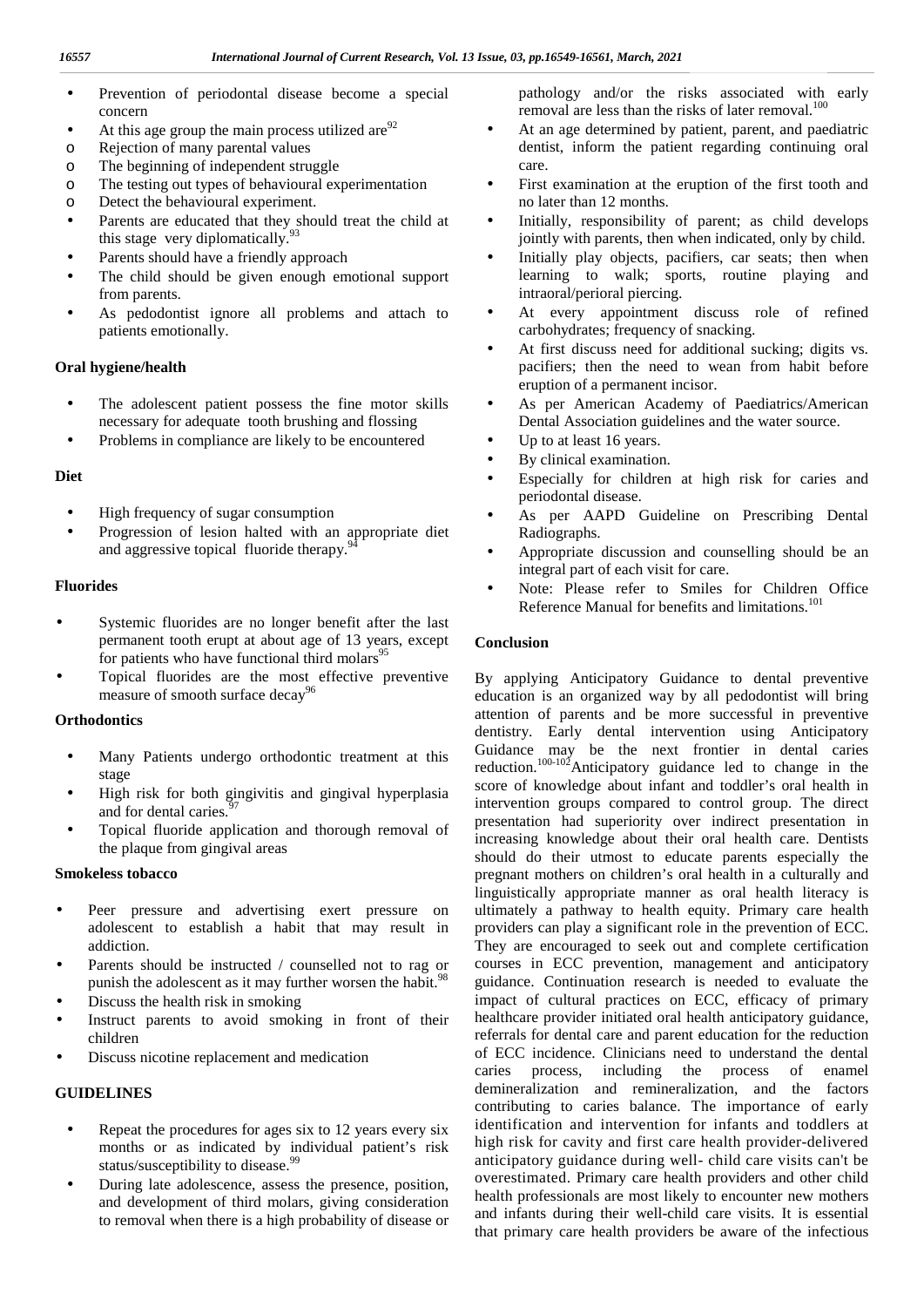pathophysiology and associated risk factors of dental caries in very young patients so that they may make appropriate decisions regarding timely and effective intervention (AAP,2007; American Academy of Paediatric Dentistry Foundation  $(AAPDF)$ , 2007)<sup>104.</sup>

#### **REFERENCES**

- 1. Dean JA, editor. McDonald and Avery's Dentistry for the Child and Adolescent-E-Book. Elsevier Health Sciences; 2015 Aug 10.
- 2. Pediatric dentistry –infancy through adolescence  $2015:146(8)$ : Pinkham, henryfields, Arthur nowak,-4<sup>th</sup>edition.
- 3. U.S. Department of Health and Human Services. Oral Health in America: A Report of the Surgeon General. Rockville, Md.: U.S. Department of Health and Human Services, National Institute of Dental and Craniofacial Research, National Institutes of Health; 2000.
- 4. National Institute of Dental and Craniofacial Research. Dental caries (tooth decay) in children (Age 2 to 11). May 2014. Available at: "http://www.nidcr.nih.gov/Data Statistics/FindDataByTopic/DentalCaries/DentalCaries Children2to11.htm". Accessed July 1, 2016.
- 5. Dye BA, Hsu KL, Afful J. Prevalence and measurement of dental caries in young children. Pediatr Dent 2015; 37(3):200-1.
- 6. Skeie MS, Raadal M, Strand GV, Espelid I. The relationship between caries in the primary dentition at 5 years of age and permanent dentition at 10 years of age - A longitudinal study. Int J Paediatr Dent 2006;16(3): 152-60.
- 7. O'Sullivan DM, Tinanoff N. The association of early dental caries patterns with caries incidence in preschool children. J Public Health Dent 1996;56(2):81-3.
- 8. Drury TF, Horowitz AM, Ismail AA, et al. Diagnosing and reporting early childhood caries for research purposes. J Public Health Dent 1999;59(3):192-7.
- 9. Mobley C, Marshall TA, Milgrom P, Coldwell SE. The contribution of dietary factors to dental caries and disparities in caries. Acad Pediatr 2009;9(6):410-4.
- 10. Edelstein B, Chinn C. Update on disparities in oral health and access to dental care for America's children. Acad Pediatr 2009;9(6):415-9.
- 11. Al-Shalan TA, Erickson PR, Hardie NA. Primary incisor decay before age 4 as a risk factor for future dental caries. Pediatr Dent 1997;19(1):37-41.
- 12. Ghazal T, Levy SM, Childers NK, et al. Prevalence and incidence of early childhood caries among AfricanAmerican children in Alabama. J Public Health Dent 2015;75(1):42-8.
- 13. Ladrillo TE, Hobdell MH, Caviness C. Increasing prevalence of emergency department visits for pediatric dental care 1997-2001. J Am Dent Assoc 2006;137(3): 379-85.
- 14. Griffin SO, Gooch BF, Beltran E, Sutherland JN, Barsley R. Dental services, costs, and factors 28. associated with hospitalization for Medicaid-eligible

children, Louisiana 1996-97. J Public Health Dent 2000;60(3):21-7.

- 15. Rohde F. Dental Expenditures in the 10 Largest States, 2010. Statistical Brief #415. June 2013. Agency for Healthcare Research and Quality, Rockville,Md.Availableat: "http://www.meps.ahrq.gov/mepsweb/data\_files/ publications/st415/stat415.pdf". Accessed July 1, 2016.
- 16. Edelstein BL, Reisine S. Fifty-one million: A mythical number that matters. J Am Dent Assoc 565-6. BEST PRACTICES: PERINATAL AND INFANT OHC THE REFERENCE MANUAL OF PEDIATRIC DENTISTRY 231
- 17. Blumenshine SL, Vann WF, Gizlice Z, Lee JY. Children's school performance: Impact of general and oral health. J Public Health Dent 2008;68(2):82-7.
- 18. Filstrup SL, Briskie D, daFonseca M, Lawrence L, Wandera A, Inglehart MR. The effects on early childhood caries (ECC) and restorative treatment on children's oral health-related quality of life (OHRQOL). Pediatr Dent 2003;25(5):431-40.
- 19. National Children's Oral Health Foundation. Facts about tooth decay. Available at:"http://www.ncohf.org /resources /tooth-decay-facts". Accessed July 18, 2016.
- 20. Chi DL, Momany ET, Jones MP, et al. Relationship between medical well baby visits and first dental examinations for young children in Medicaid. Am J Public Health. 2013;103(2):347-54.
- 21. American Academy of Pediatric Dentistry. Policy on the dental home. Pediatr Dent 2015;37(special issue):24-5.
- 22. Sinner B, Beck K, Engelhard K. General anesthetics and the developing brain: An overview. Anesthesia 2014;69 (9):1009-22.
- 23. Berkowitz RJ, Amante A, Kopycka-Kedzierawski DT, Billings RJ, Feng C. Dental caries recurrence following clinical treatment for severe early childhood caries. Pediatr Dent 2011;33(7):510-4.
- 24. Edelstein BL, Ng MW. Chronic disease management strategies of early childhood caries: Support from the medical and dental literature. Pediatr Dent 2015;37(3): 281-7.
- 25. American Academy of Pediatric Dentistry. Guideline on caries-risk assessment and management for infants, and adolescents. Pediatr Dent 2016;38(special issue):142-9.
- 26. American Academy of Pediatric Dentistry. Policy on interim therapeutic restorations (ITR). Pediatr Dent 2016;38(special issue):50-1.
- 27. Brown A. Access for Oral Health Care During the Perinatal Period: A Policy Brief. National Maternal and Child Oral Health Resource Center. Washington, D.C.: Georgetown University; 2008. Available at: "http://www. mchoralhealth.org/PDFs/PerinatalBrief.pdf ".

Accessed July 1, 2016.

Gaffield ML, Gilbert BJ, Malvitz DM. Oral health during pregnancy: An analysis of information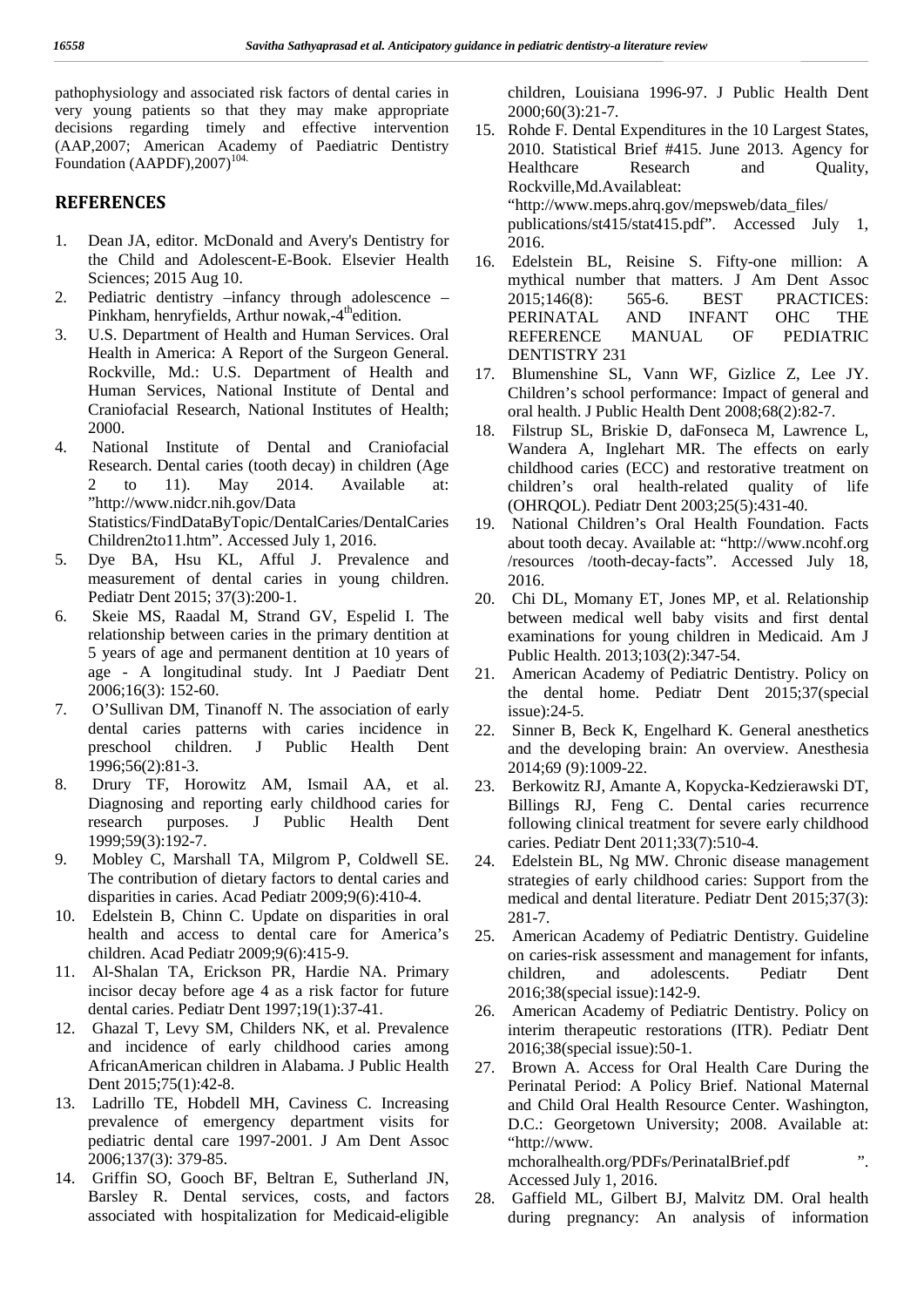collected by the pregnancy risk assessment monitoring system. J Am Dent Assoc 2001;132(7):1009-16.

- 29. Huebner CE, Milgrom P, Conrad D, Lee RS. Providing dental care to pregnant patients: A survey of Oregon general dentists. J Am Dent Assoc 2009;140(2):211-22.
- 30. Keirse MJ, Plutzer K. Women's attitudes to and perceptions of oral health and dental care during pregnancy. J Perinat Med 2010;38(1):3-8.
- 31. Kerpen SJ, Burakoff R. Improving access to oral health care for pregnant women. A private practice model. NY State J 2009;75(6):34-6.
- 32. Dimitrova MM. A study of pregnant women's knowledge of children's feeding practice as a risk factor for early childhood caries. Folia Med (Plovdiv) 2009;51(4):40-5.
- 33. Fadavi S, Sevandal MC, Koerber A, Punwani I. Survey of oral health knowledge and behavior of pregnant minority adolescents. Pediatr Dent 2009;31(5):405-8.
- 34. Lucey SM. Oral health promotion initiated during pregnancy successful in reducing early childhood caries. Evid Based Dent 2009;10(4):100-1.
- 35. Meyer K, Geurtsen W, Gunay H. An early oral health care program starting during pregnancy: Results of a prospective clinical long-term study. Clin Oral Investig 2010;14(3):257-64.
- 36. Plutzer K, Spencer AJ. Efficacy of an oral health promotion intervention in the prevention of early childhood caries. Community Dent Oral Epidemiol 2008;36(4): 335-46.
- 37. Harrison R. Oral health promotion for high-risk children: Case studies from British Columbia. J Can Dent Assoc 2003;69(5):292-6.
- 38. Lewis CW, Grossman DC, Domoto PK, Deyo RA. The role of the pediatrician in the oral health of children: A national survey. Pediatrics 2000;106(6):E84.
- 39. Nowak AJ,Warren JJ. Infant oral health and oral habits. Pediatr Clin North Am 2000;47(5):1043-66.
- 40. American Academy of Pediatric Dentistry. Guideline on periodicity of examination, preventive dental services, anticipatory guidance/counseling, and oral treatment for infants, children, and adolescents. Pediatr Dent 2016;38 (special issue):132-41.
- 41. American Academy of Pediatrics, Section on Pediatric Dentistry and Oral Health. A policy statement: Preventive intervention for pediatricians. Pediatrics 2008;122 (6):1387-94.
- 42. Davey AL, Rogers AH. Multiple types of the bacterium Streptococcus mutans in the human mouth and their intrafamily transmission. Arch Oral Biol 1984;29(6):453-60.
- 43. Douglass JM, Douglass AB, Silk HJ. Infant oral health education for pediatric and family practice residents. Pediatr Dent 2005;27(4):284-91. 42. Fein JE, Quiñonez RB, Phillips C. Introducing infant oral health into dental curricula: A clinical intervention. J Dent Educ 2009;73(10):1171-7.
- 44. Brickhouse TH, Unkel JH, Kancitis I, Best AM, Davis RD. Infant oral health care: A survey of general

dentists, pediatric dentists, and pediatricians in Virginia. Pediatr Dent 2008;30(2):147-53.

- 45. Malcheff S, Pink TC, Sohn W, Inglehart MR, Briskie D. Infant oral health examinations: Pediatric dentists' professional behavior and attitudes. Pediatr Dent 2009;31 (3):202-9.
- 46. Köhler B, Andréen I, Jonsson B. The effects of cariespreventive measures in mothers on dental caries and the oral presence of the bacteria Streptococcus mutans and lactobacilli in their children. Arch Oral Biol 1984;29(11): 879-83.
- 47. US Department of Health and Human Services. Oral Health in America:A Report of the Surgeon General– Executive Summary. Rockville,Md: US Department of Health and Human Services, National Instituteof Dental and Craniofacial Research. National Institutes ofHealth; 2000.
- 48. Dye BA, Tan S, Smith V, et al. Trends in oral health status: UnitedStates, 1988–1994 and 1999–2004. Vital Health Stat. 2007;11:1–92.
- 49. Tomar S, Reeves AF. Changes in the state of oral health of US children and adolescents since the release of the Surgeon General's Report on Oral Health. Acad Pediatr. 2009;9:388–395.
- 50. Roberts MW. Dental health of children: where we are today andremaining challenges. J Clin Pediatr Dent. 2008;32:231–234.
- 51. Patrick DL, Lee RSY, Nuci M, et al. Reducing oral health disparities: a focus on social and cultural determinants. BMC Oral Health.2006;6(suppl 1):1–17.
- 52. TheWorld Health Organization. TheWorld Oral Health Report 2003.Geneva, Switzerland: World Health Organization; 2003.
- 53. Moynihan P, Petersen PE. Diet, nutrition and the prevention of dentaldiseases. Public Health Nutr. 2003;7:201–226.
- 54. Beydoun MA, Wang Y. How do socio-economic status, perceivedeconomic barriers, and nutritional benefits affect quality of dietaryintake among US adults? Eur J Clin Nutr. 2008;62:303–313.
- 55. Sheiham A. Oral health, general health and quality of life. Bull World Health Organ. 2005;83:644–645.
- 56. Shils ME, Shike M, Ross AC, et al, eds. Modern Nutrition in Health and Disease. 10th ed. Philadelphia, Pa: Lippincott, Williams & Wilkins;2006.
- 57. Ebbeling CB, Pawlak DB, Ludwig DS. Childhood obesity: public health crisis, common sense cure. Lancet. 2002;360:473–482.
- 58. Kant AK. Reported consumption of low-nutrient density foods by American children and adolescents. Arch PediatricAdolescence Med.2003;157:789–796.
- 59. Nunn ME, Braunstein NS, Krall KEA, et al. Healthy eating index is a predictor of early childhood caries. J Dent Res. 2009;88:361–366.
- 60. Ballew C, Kuester S, Gillespie C.Beverage choices affect adequacyof children's nutrient intakes. Arch Pediatr Adolesc Med. 2000;154:1148–1152.
- 61. US Department of Health and Human Services, US Department ofAgriculture. Dietary Guidelines for Americans, 2005. 6th ed. Washington,DC: US Government Printing Office; 2005. Available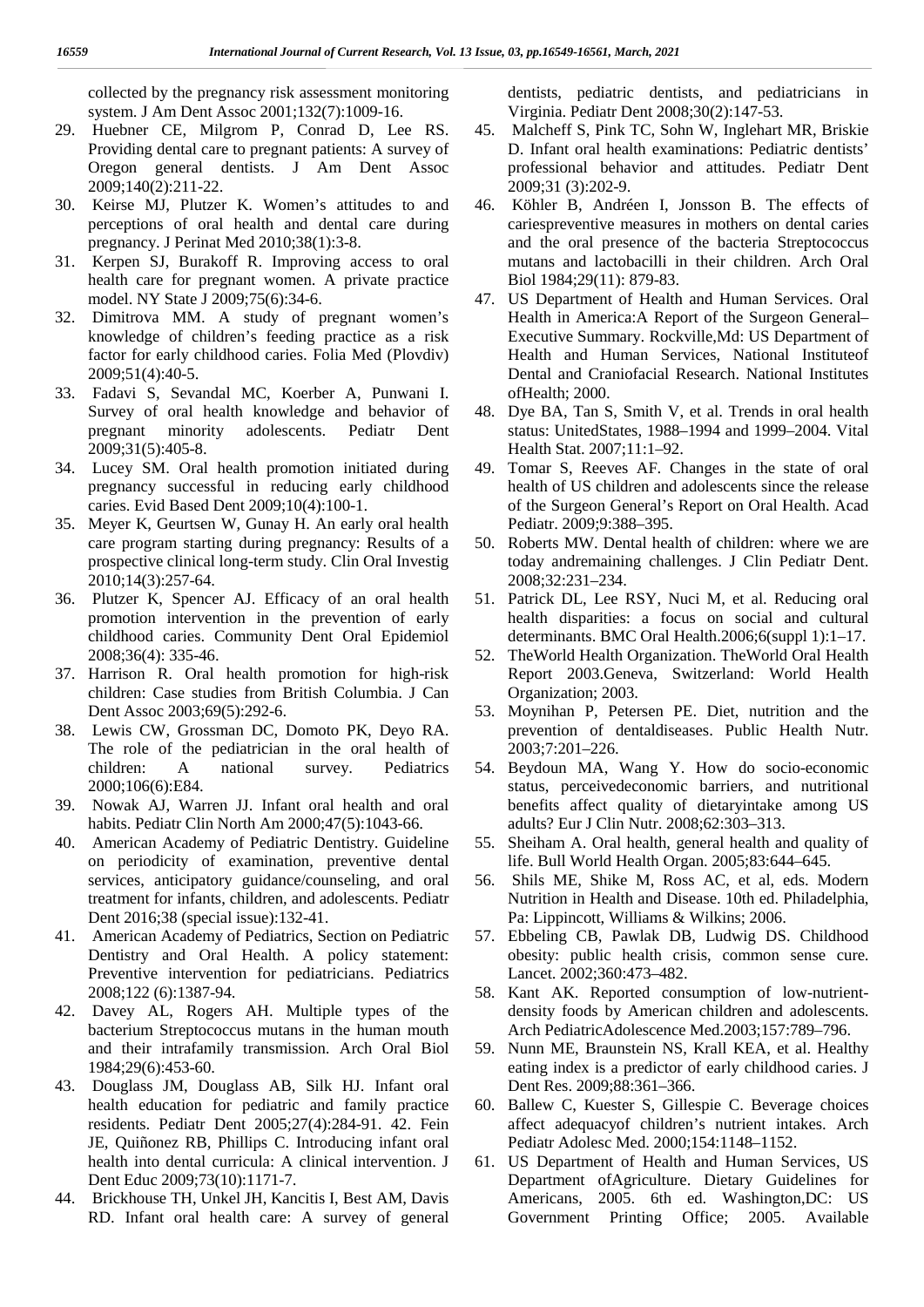at:http://www.health.gov/DietaryGuidelines/resources. htm. Accessed June 15, 2009.

- 62. Glanz K, Sallis JF, Saelens BE, Frank LD. Healthy nutrition environments: concepts and measures. Am J Health Promot. 2005;19: 330–333.
- 63. Cole N, Fox MK. Diet Quality of American School Age Children by School Lunch Participation: Data from the National Nutrition and Health Examination Survey, 1999-2004. Alexandria, Va: US Department of Agriculture, Food and Nutrition Services; 2008.
- 64. United States Department of Agriculture, Food and Nutrition Service School meals. Available at: http://www.fns.usda.gov/cnd/. Accessed on June 22, 2009.
- 65. Wells HF, Buzby JC. High fructose corn syrup usage may be leveling off. AmberWaves. February 2008. Available at: http://www.ers.usda. gov/AmberWaves/February08/Findings/HighFructose. htm. Accessed August 28, 2008.
- 66. Brownell KD, Frieden TR. Ounces of prevention-the public policy case for taxes of sugared beverages. N Engl J Med. 2009;18: 1805–1808.
- 67. Drewnowski A, Darmon N. Food choices and diet costs: an economic analysis. J Nutr. 2005;135:900– 904.
- 68. French SA, Story M, Fulkerson JA, Geriach AF. Food environment in secondary schools: a la carte, vending machines, and food policies and practices. Am J Public Health. 2003;93:1161–1167.
- 69. McGinnis JM, Gootman JA, Kraak VI, eds. Food Marketing to Children and Youth: Threat or Opportunity? Washington, DC: National Academies Press, Institute of Medicine; 2006.
- 70. Miller JC, Coble K. Cheap food policy: fact or rhetoric? Food Policy. 2007;32:98–111.
- 71. Hiroko I, Auinger P, Billings RJ, Weitzman M. Association between infant breastfeeding and early childhood caries in the United States. Pediatrics. 2007;120:e944–e952.
- 72. Mohebbi SZ, Virtanen JI, Vahid-Golpayegani M, Vehkalahti MM. Feeding habits as determinants of early childhood caries in a population where prolonged breastfeeding is the norm. Community Dent Oral Epidemiol. 2008;36:363–369.
- 73. Kramer MS, Vanilovich L, Matush L, et al. The effect of prolonged and exclusive breast-feeding on dental caries in early school-age children. Caries Res. 2007;41:484–488.
- 74. Savage JS, Fisher JO, Birch LL. Parental influence on eating behavior: conception to adolescence. J Law Med Ethics. 2007;35:22–34.
- 75. Cullen KW, Baranowski T, Owens E, et al. Availability, accessibility, and preferences for fruit, 100% fruit juice, and vegetables influence children's dietary behavior. Health Educ Behav. 2003;30:615– 626.
- 76. Marshall TA, Broffitt B, Eichenberger-Gilmore JM, et al. The roles of meal, snack and daily total food and beverage exposures on caries experience in young children. J Pub Health Dent. 2005;65:166–173.
- 77. Dubois L, Girard M, Ptovin KM, et al. Breakfast skipping is associated with differences in meal

patterns, macronutrient intakes and overweight among preschool children. Public Health Nutr. 2008;18:1–10.

- 78. Clinical Affairs Committee. Policy on Dietary Recommendations for Infants, Children and Adolescents. American Academy of Pediatrics.2008.
- 79. Barker M, Lawrence W, Woadden J, et al. Women of lower educational attainment have lower food involvement and eat less fruit and vegetables. Appetite. 2008;50:464–468.
- 80. Baughcum AE, BurklowKA, Deeks CM, et al. Maternal feeding practice and childhood obesity: a focus group study of low-income mothers. Arch Pediatr Adolesc Med. 1998;152:1010–1014.
- 81. Bentley M, Gavin L, Black MM, et al. Infant feeding practices of lowincome, African-American adolescent mothers: an ecological, multigenerational perspective. Soc Sci Med. 1999;49:1085–1100.
- 82. Marshall TA, Eichenberger-Gilmore JM, Broffitt B, et al. Dental caries and childhood obesity: roles of diet and socio-economic status. Community Dent Oral Epidemiol. 2007;35:449–458.
- 83. Brown KA, Ogden J, Vogele C, et al. The role of parental control practices in explaining children's diet andBMI. Appetite. 2007;50:252–259.
- 84. KumanyikaSK. Environmental influences on childhood obesity: ethnic and cultural influences in context. Physiol Behav. 2007;94:61–70.
- 85. Oliveira AFB, Chaves AMB, Rosenblatt A. The influence of enamel defects on the development of early childhood caries in a population with low socioeconomic status: a longitudinal study. Caries Res. 2006;40:296–302.
- 86. LieseAD,WeisKE,PlutoD, et al. Food store types, availability, and cost of foods in a rural environment. JAmDietAssoc. 2007;107:1916–1923.
- 87. Galvez MP, Morland K, Raines C, et al. Race and food store availability in an inner city neighbourhood. Public Health Nutr. 2008; 11:624–631.
- 88. Sharkey JR, Horel S. Neighborhood socioeconomic deprivation and minority composition are associated with better potential spatial access to the grounded food environment in a large rural area. J Nutr. 2008;138:620–627.
- 89. Carlson V, Veschucio C. The Burden of Oral Diseases in South Carolina. Columbia, SC: South Carolina: Department of Health and environmental Control; 2006.
- 90. GiangT,KarpynA, LaurisonHB, et al. Closing the grocery gap inunderserved communities: the creation of the Pennsylvania Fresh Food Financing Initiative. J Public Health Manag Pract. 2008;14:272–279.
- 91. Touger-Decker R, Mobley CC. Position paper of the American Dietetic Association: oral health and nutrition. J Am Diet Assoc. 2007;103:615–625.
- 92. AJ Nowak, PS Cassamassimo Using Anticipatory Guidance to provide early dental intervention. Journal of American Dental Association 1995;126:1156 – 1163
- 93. www.dshs.state.tx.us First dental home, oral evaluation and Fluoride varnish in the medical home.
- 94. Francisco Ramos-Gomez, Yasmi O.Crystal, Man Wai Ng, Norman Tinanoff, John D Featherstone – Caries